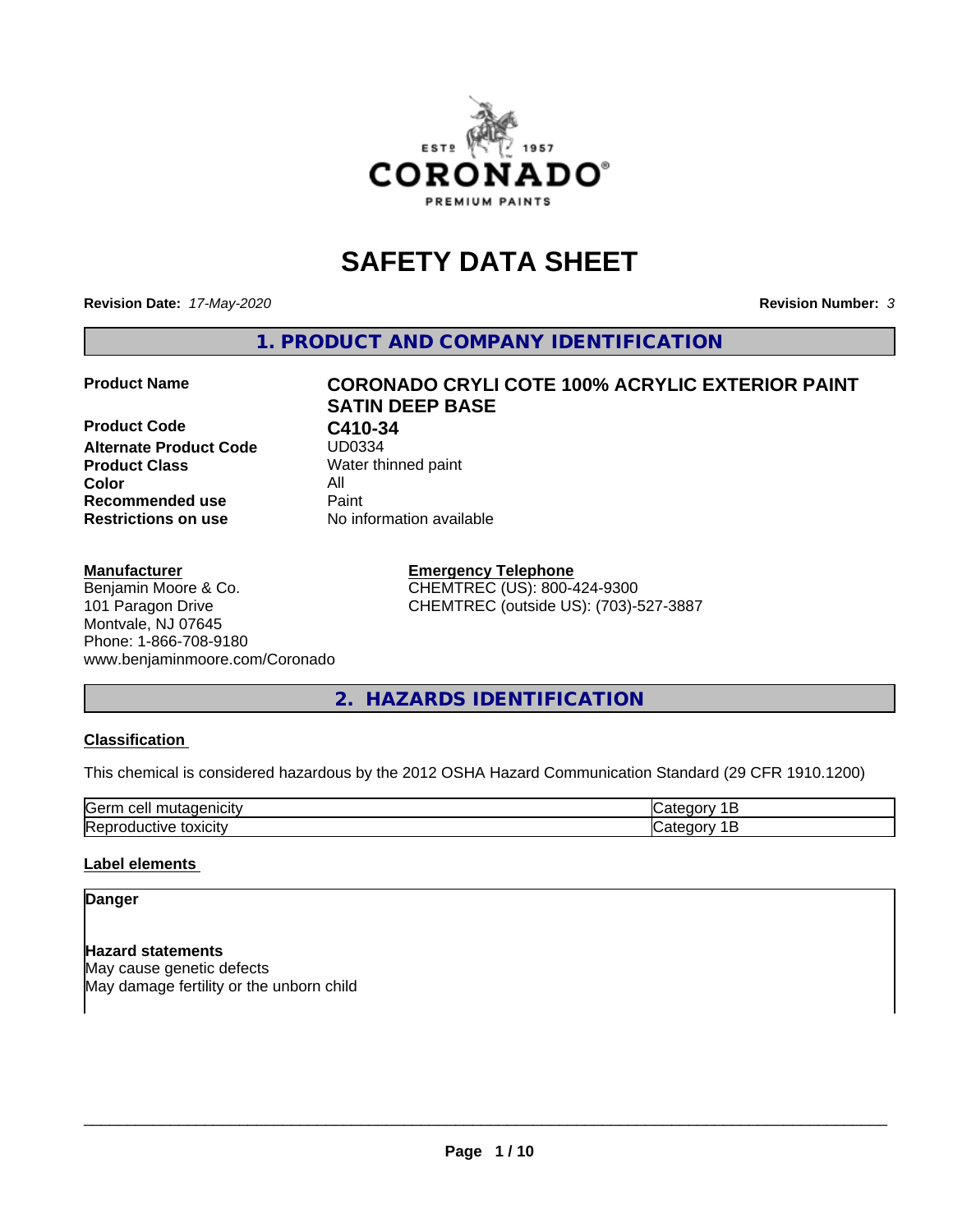

**Appearance** liquid **Odor in the original of the original of the original of the original of the original of the original of the original of the original of the original of the original of the original of the original of t** 

# **Precautionary Statements - Prevention**

Obtain special instructions before use Do not handle until all safety precautions have been read and understood Use personal protective equipment as required

#### **Precautionary Statements - Response**

IF exposed or concerned: Get medical advice/attention

# **Precautionary Statements - Storage**

Store locked up

#### **Precautionary Statements - Disposal**

Dispose of contents/container to an approved waste disposal plant

#### **Hazards not otherwise classified (HNOC)**

Not applicable

#### **Other information**

No information available

# **3. COMPOSITION INFORMATION ON COMPONENTS**

| <b>Chemical name</b>                         | CAS No.       | Weight-%    |
|----------------------------------------------|---------------|-------------|
| Nepheline syenite                            | 37244-96-5    | $5 - 10$    |
| Titanium dioxide                             | 13463-67-7    | $5 - 10$    |
| Kaolin                                       | 1332-58-7     | - 5         |
| Zinc oxide                                   | 1314-13-2     | - 5         |
| Propylene glycol                             | $57 - 55 - 6$ | - 5         |
| Sodium C14-C16 olefin sulfonate              | 68439-57-6    | $0.1 - 0.5$ |
| Carbamic acid, 1H-benzimidazol-2-yl-, methyl | 10605-21-7    | $0.1 - 0.5$ |
| ester                                        |               |             |

# **4. FIRST AID MEASURES**

| <b>General Advice</b> | If symptoms persist, call a physician. Show this safety data sheet to the doctor in<br>attendance. |
|-----------------------|----------------------------------------------------------------------------------------------------|
| <b>Eye Contact</b>    | Rinse thoroughly with plenty of water for at least 15 minutes and consult a<br>physician.          |
| <b>Skin Contact</b>   | Wash off immediately with soap and plenty of water while removing all                              |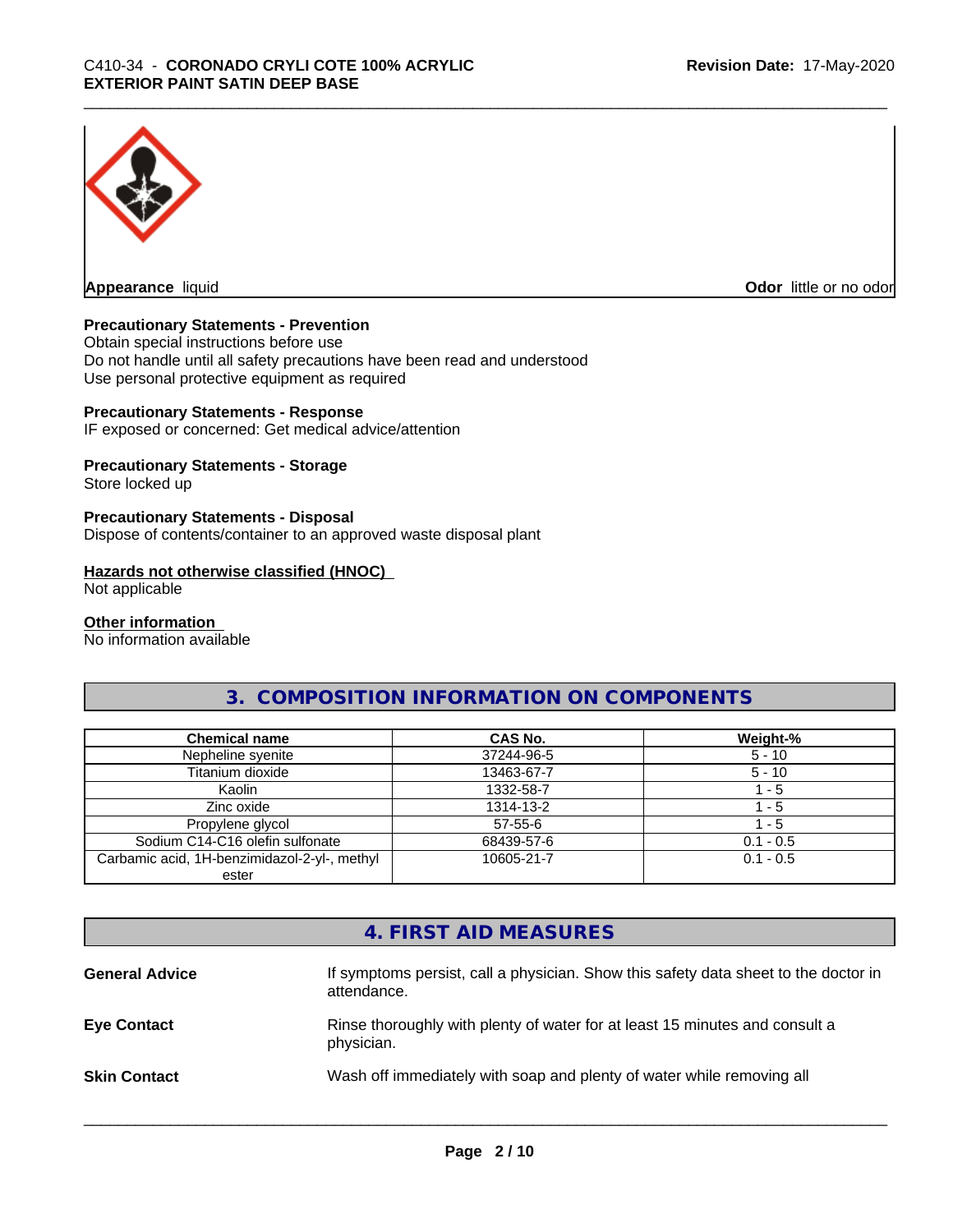|                                                                         |                                                               | contaminated clothes and shoes.                           |                                                                                  |                                                                                                                 |  |
|-------------------------------------------------------------------------|---------------------------------------------------------------|-----------------------------------------------------------|----------------------------------------------------------------------------------|-----------------------------------------------------------------------------------------------------------------|--|
| <b>Inhalation</b>                                                       |                                                               | Move to fresh air. If symptoms persist, call a physician. |                                                                                  |                                                                                                                 |  |
| Ingestion                                                               |                                                               | if necessary.                                             | Clean mouth with water and afterwards drink plenty of water. Consult a physician |                                                                                                                 |  |
| <b>Most Important</b>                                                   | <b>Symptoms/Effects</b>                                       | None known.                                               |                                                                                  |                                                                                                                 |  |
|                                                                         | <b>Notes To Physician</b>                                     | Treat symptomatically.                                    |                                                                                  |                                                                                                                 |  |
|                                                                         |                                                               |                                                           | 5. FIRE-FIGHTING MEASURES                                                        |                                                                                                                 |  |
|                                                                         | <b>Suitable Extinguishing Media</b>                           |                                                           |                                                                                  | Use extinguishing measures that are appropriate to local<br>circumstances and the surrounding environment.      |  |
|                                                                         |                                                               | Protective equipment and precautions for firefighters     | and full protective gear.                                                        | As in any fire, wear self-contained breathing apparatus<br>pressure-demand, MSHA/NIOSH (approved or equivalent) |  |
|                                                                         | <b>Specific Hazards Arising From The Chemical</b>             |                                                           | extreme heat.                                                                    | Closed containers may rupture if exposed to fire or                                                             |  |
|                                                                         | Sensitivity to mechanical impact                              |                                                           | No                                                                               |                                                                                                                 |  |
|                                                                         | <b>Sensitivity to static discharge</b>                        |                                                           | No.                                                                              |                                                                                                                 |  |
| <b>Flash Point Data</b><br><b>Method</b>                                | Flash point (°F)<br>Flash Point (°C)                          |                                                           | Not applicable<br>Not applicable<br>Not applicable                               |                                                                                                                 |  |
|                                                                         | <b>Flammability Limits In Air</b>                             |                                                           |                                                                                  |                                                                                                                 |  |
|                                                                         | Lower flammability limit:<br><b>Upper flammability limit:</b> |                                                           | Not applicable<br>Not applicable                                                 |                                                                                                                 |  |
| <b>NFPA</b>                                                             | Health: 2                                                     | Flammability: 0                                           | Instability: 0                                                                   | <b>Special: Not Applicable</b>                                                                                  |  |
| <b>NFPA Legend</b><br>0 - Not Hazardous<br>1 - Slightly<br>2 - Moderate |                                                               |                                                           |                                                                                  |                                                                                                                 |  |

- 3 High
- 
- 4 Severe

*The ratings assigned are only suggested ratings, the contractor/employer has ultimate responsibilities for NFPA ratings where this system is used.*

*Additional information regarding the NFPA rating system is available from the National Fire Protection Agency (NFPA) at www.nfpa.org.*

# **6. ACCIDENTAL RELEASE MEASURES**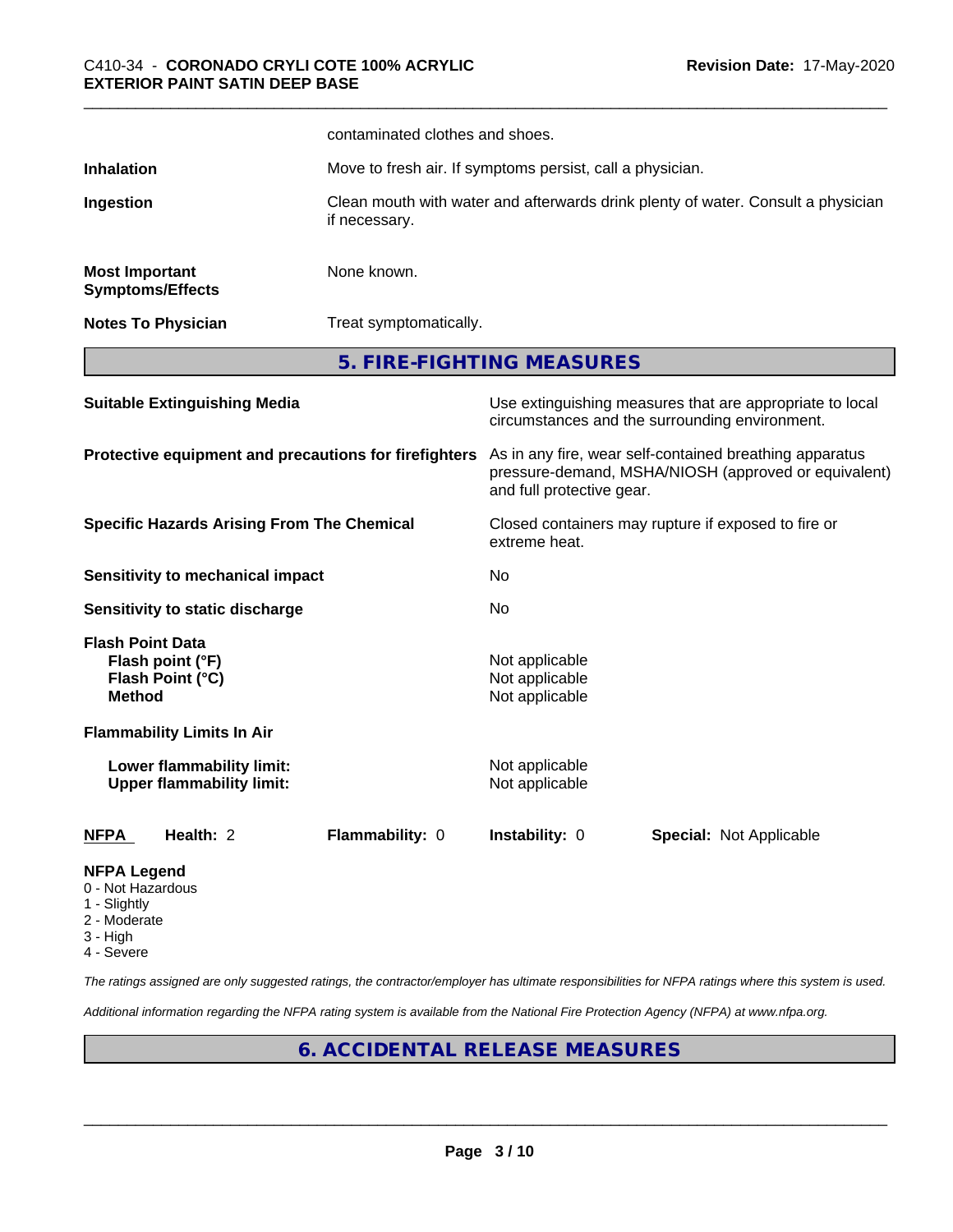| Avoid contact with skin, eyes and clothing. Avoid breathing vapors, spray mists or |
|------------------------------------------------------------------------------------|
|                                                                                    |
|                                                                                    |
|                                                                                    |

**8. EXPOSURE CONTROLS/PERSONAL PROTECTION**

# **Exposure Limits**

| <b>Chemical name</b> | <b>ACGIH TLV</b>                                | <b>OSHA PEL</b>           |
|----------------------|-------------------------------------------------|---------------------------|
| Titanium dioxide     | TWA: $10 \text{ mg/m}^3$                        | $15 \text{ mg/m}^3$ - TWA |
| Kaolin               | TWA: $2 \text{ mg/m}^3$ particulate matter      | 15 mg/m $3$ - TWA         |
|                      | containing no asbestos and <1%                  | $5 \text{ mg/m}^3$ - TWA  |
|                      | crystalline silica, respirable particulate      |                           |
|                      | matter                                          |                           |
| Zinc oxide           | STEL: 10 $mg/m3$ respirable particulate         | 5 mg/m <sup>3</sup> - TWA |
|                      | matter                                          | $15 \text{ mg/m}^3$ - TWA |
|                      | TWA: 2 mg/m <sup>3</sup> respirable particulate |                           |
|                      | matter                                          |                           |

# **Legend**

ACGIH - American Conference of Governmental Industrial Hygienists Exposure Limits OSHA - Occupational Safety & Health Administration Exposure Limits N/E - Not Established

| <b>Engineering Measures</b>                                                                                                   | Ensure adequate ventilation, especially in confined areas.                                                                                                                                                                                                                                                                                                                                                                                             |
|-------------------------------------------------------------------------------------------------------------------------------|--------------------------------------------------------------------------------------------------------------------------------------------------------------------------------------------------------------------------------------------------------------------------------------------------------------------------------------------------------------------------------------------------------------------------------------------------------|
| <b>Personal Protective Equipment</b><br><b>Eye/Face Protection</b><br><b>Skin Protection</b><br><b>Respiratory Protection</b> | Safety glasses with side-shields.<br>Protective gloves and impervious clothing.<br>Use only with adequate ventilation. In operations where exposure limits are<br>exceeded, use a NIOSH approved respirator that has been selected by a<br>technically qualified person for the specific work conditions. When spraying the<br>product or applying in confined areas, wear a NIOSH approved respirator<br>specified for paint spray or organic vapors. |
| <b>Hygiene Measures</b>                                                                                                       | Avoid contact with skin, eyes and clothing. Remove and wash contaminated<br>clothing before re-use. Wash thoroughly after handling.                                                                                                                                                                                                                                                                                                                    |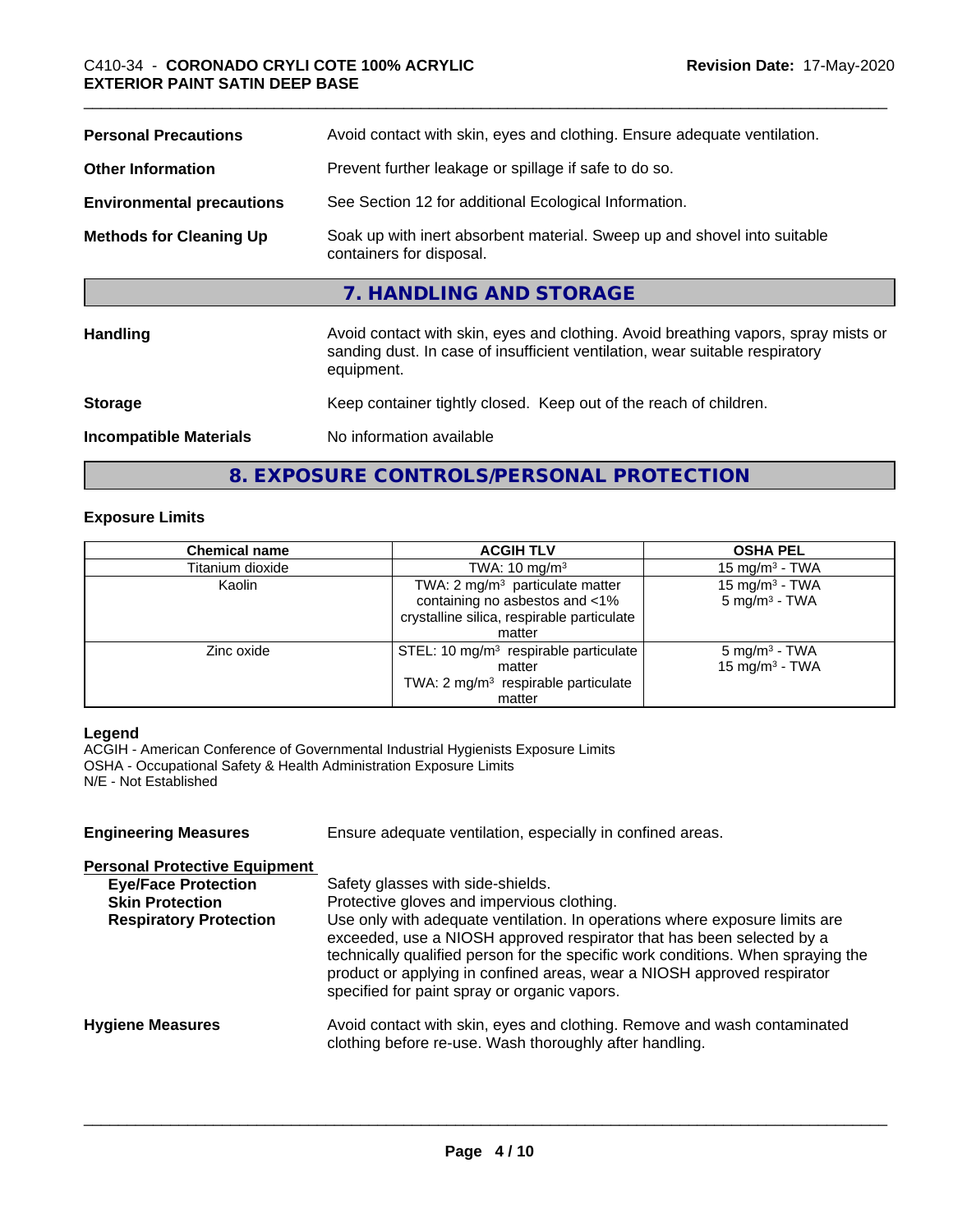# **9. PHYSICAL AND CHEMICAL PROPERTIES**

**Appearance** liquid **Odor** little or no odor **Odor Threshold No information available No information available Density (lbs/gal)** 10.0 - 10.4<br> **Specific Gravity** 1 20 - 124 **Specific Gravity pH** No information available **Viscosity (cps)** No information available **Solubility(ies)** No information available **Water solubility**<br> **Evaporation Rate**<br> **Evaporation Rate**<br> **Evaporation Rate Vapor pressure** No information available **Vapor density**<br> **We Solids** Museum Museum Museum Museum AS - 55<br>
45 - 55 **Wt. % Solids** 45 - 55<br> **Vol. % Solids** 35 - 45 **Vol. % Solids Wt. % Volatiles** 45 - 55 **Vol. % Volatiles** 55 - 65 **VOC Regulatory Limit (g/L)** < 50 **Boiling Point (°F)** 212 **Boiling Point (°C)** 100 **Freezing point (°F)** 32 **Freezing Point (°C)** 0 **Flash point (°F)**<br> **Flash Point (°C)**<br> **Flash Point (°C)**<br> **Not** applicable **Flash Point (°C) Method**<br> **Flammability (solid, gas)**<br> **Example 2018** Not applicable **Flammability** (solid, gas) **Upper flammability limit:**<br> **Lower flammability limit:**<br>
Not applicable<br>
Not applicable **Lower flammability limit:**<br> **Autoignition Temperature (°F)** Not applicable have not available **Autoignition Temperature (°F) Autoignition Temperature (°C)** No information available **Decomposition Temperature (°F)** No information available **Decomposition Temperature (°C)** No information available **Partition coefficient Contract Contract Contract Contract Contract Contract Contract Contract Contract Contract Contract Contract Contract Contract Contract Contract Contract Contract Contract Contract Contract Contract** 

**Evaporation Rate** No information available

# **10. STABILITY AND REACTIVITY**

| <b>Reactivity</b>                       | Not Applicable                           |
|-----------------------------------------|------------------------------------------|
| <b>Chemical Stability</b>               | Stable under normal conditions.          |
| <b>Conditions to avoid</b>              | Prevent from freezing.                   |
| <b>Incompatible Materials</b>           | No materials to be especially mentioned. |
| <b>Hazardous Decomposition Products</b> | None under normal use.                   |
| Possibility of hazardous reactions      | None under normal conditions of use.     |

# **11. TOXICOLOGICAL INFORMATION**

# **Product Information**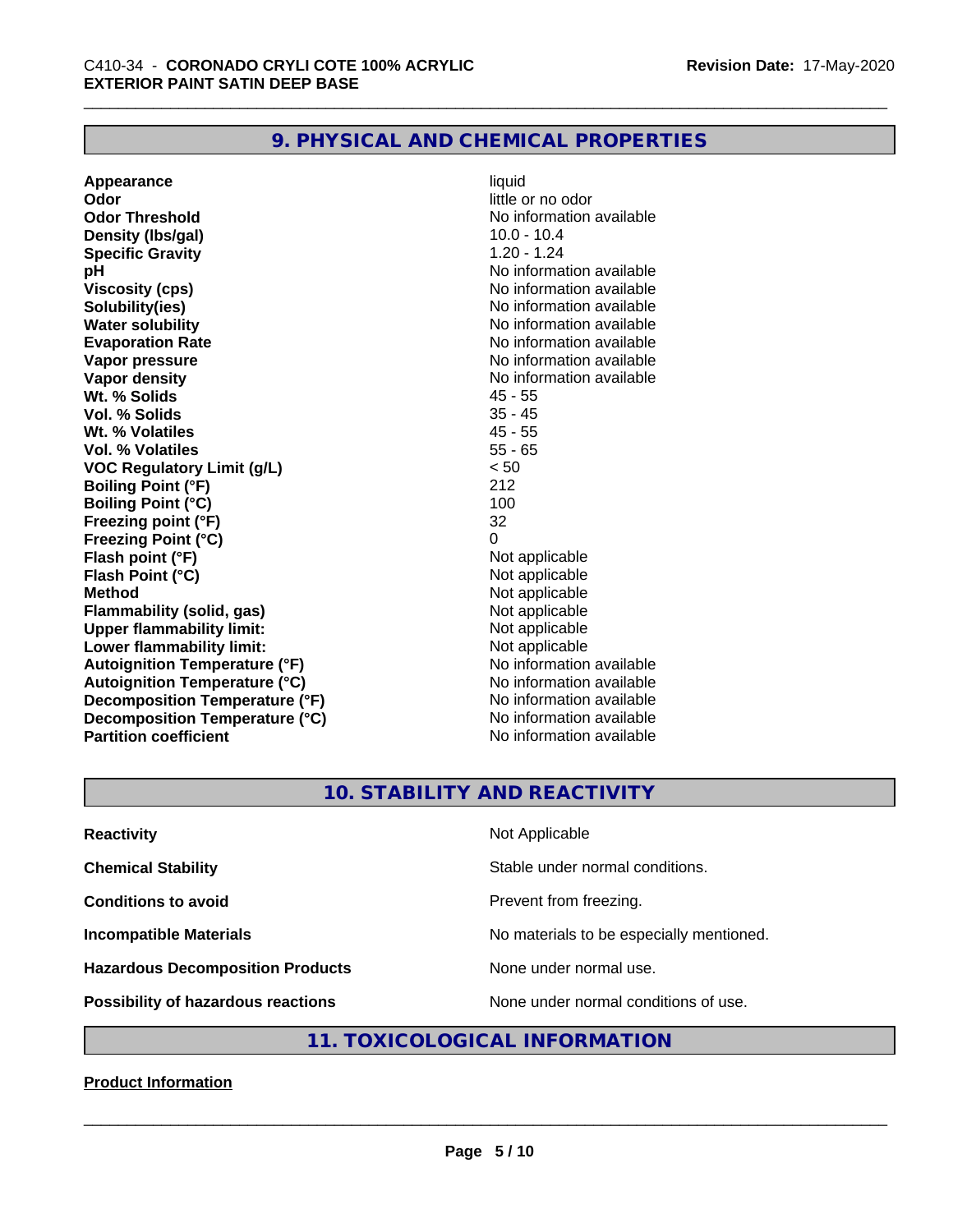| Information on likely routes of exposure |                                                                                                                 |
|------------------------------------------|-----------------------------------------------------------------------------------------------------------------|
| <b>Principal Routes of Exposure</b>      | Eye contact, skin contact and inhalation.                                                                       |
| <b>Acute Toxicity</b>                    |                                                                                                                 |
| <b>Product Information</b>               | No information available                                                                                        |
|                                          | Symptoms related to the physical, chemical and toxicological characteristics                                    |
| <b>Symptoms</b>                          | No information available                                                                                        |
|                                          | Delayed and immediate effects as well as chronic effects from short and long-term exposure                      |
| Eye contact                              | May cause slight irritation.                                                                                    |
| <b>Skin contact</b>                      | Substance may cause slight skin irritation. Prolonged or repeated contact may dry<br>skin and cause irritation. |
| <b>Inhalation</b>                        | May cause irritation of respiratory tract.                                                                      |
| Ingestion                                | Ingestion may cause gastrointestinal irritation, nausea, vomiting and diarrhea.                                 |
| <b>Sensitization</b>                     | No information available                                                                                        |
| <b>Neurological Effects</b>              | No information available.                                                                                       |
| <b>Mutagenic Effects</b>                 | Suspected of causing genetic defects.                                                                           |
| <b>Reproductive Effects</b>              | May damage fertility or the unborn child.                                                                       |
| <b>Developmental Effects</b>             | No information available.                                                                                       |
| <b>Target organ effects</b>              | No information available.                                                                                       |
| <b>STOT - single exposure</b>            | No information available.                                                                                       |
| <b>STOT - repeated exposure</b>          | No information available.                                                                                       |
| Other adverse effects                    | No information available.                                                                                       |
| <b>Aspiration Hazard</b>                 | No information available                                                                                        |

## **Numerical measures of toxicity**

**The following values are calculated based on chapter 3.1 of the GHS document**

| <b>ATEmix (oral)</b> | 86380 mg/kg   |
|----------------------|---------------|
| ATEmix (dermal)      | 1844328 mg/kg |

## **Component Information**

| Chemical name                                                       | Oral LD50                                    | Dermal LD50                                                                          | Inhalation LC50 |
|---------------------------------------------------------------------|----------------------------------------------|--------------------------------------------------------------------------------------|-----------------|
| Titanium dioxide<br>13463-67-7                                      | $> 10000$ mg/kg (Rat)                        |                                                                                      |                 |
| Kaolin<br>1332-58-7                                                 | $>$ 5000 mg/kg (Rat)                         | $>$ 5000 mg/kg (Rat)                                                                 |                 |
| Zinc oxide<br>1314-13-2                                             | $>$ 5000 mg/kg (Rat)                         |                                                                                      |                 |
| Propylene glycol<br>$57-55-6$                                       | $= 20$ g/kg (Rat)                            | $= 20800$ mg/kg (Rabbit)                                                             |                 |
| Sodium C14-C16 olefin sulfonate<br>68439-57-6                       | $= 2220$ mg/kg (Rat)                         | $> 740$ mg/kg (Rabbit)                                                               |                 |
| Carbamic acid,<br>1H-benzimidazol-2-yl-, methyl ester<br>10605-21-7 | $>$ 5050 mg/kg (Rat)<br>$= 6400$ mg/kg (Rat) | 10000 mg/kg (Rabbit) = $2$ g/kg (<br>$\text{Rat}$ ) = 8500 mg/kg ( $\text{Rabbit}$ ) |                 |

# **Chronic Toxicity**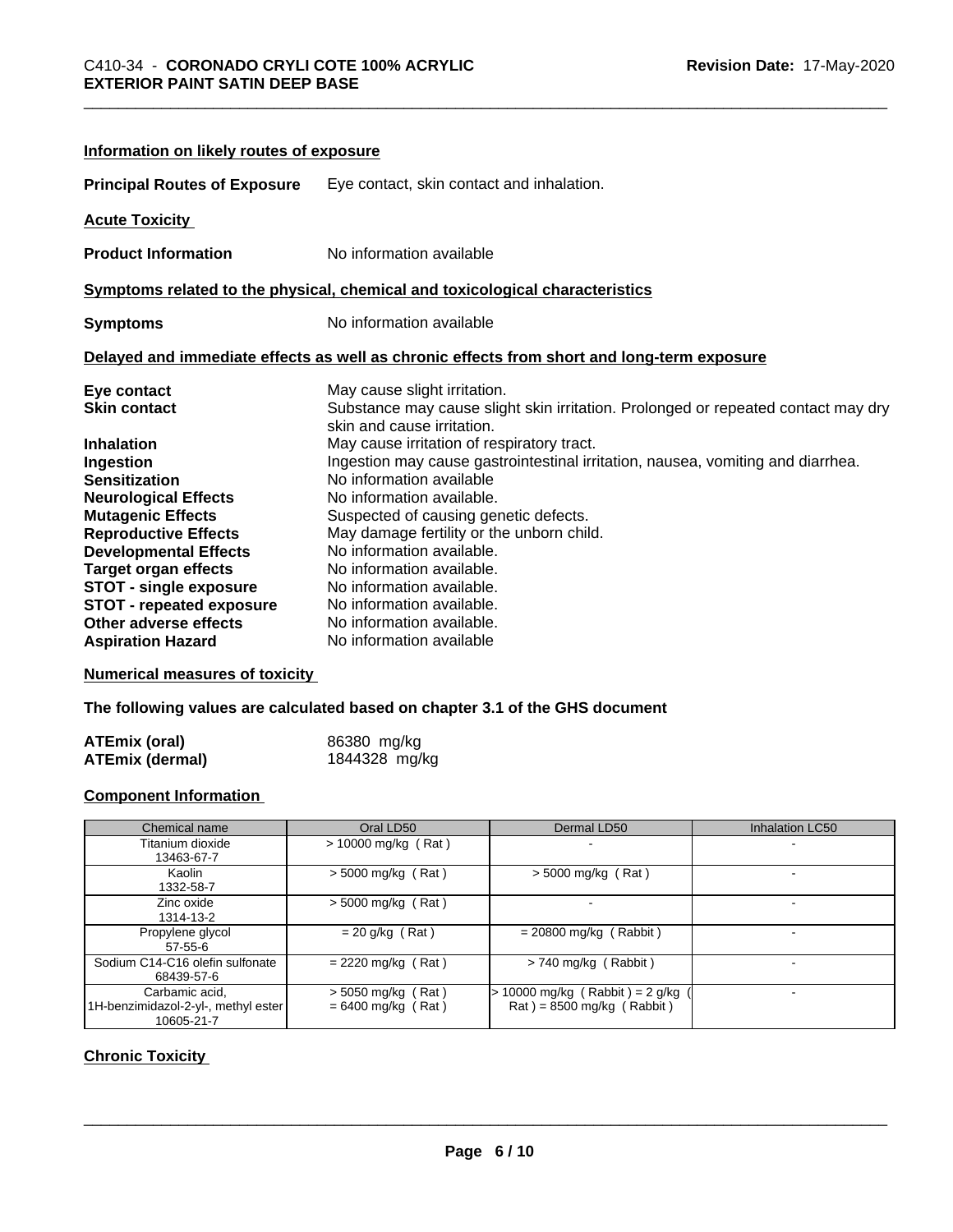#### **Carcinogenicity**

*The information below indicateswhether each agency has listed any ingredient as a carcinogen:.*

| <b>Chemical name</b>                    | <b>IARC</b>                    | <b>NTP</b> | ៱ເມ∧<br>שטש |
|-----------------------------------------|--------------------------------|------------|-------------|
|                                         | .<br>2B<br>-<br>Possible Human |            | Listed      |
| بالمواقعة المراد<br>dioxide<br>Titanium | Carcinogen                     |            |             |

• Although IARC has classified titanium dioxide as possibly carcinogenic to humans (2B), their summary concludes: "No significant exposure to titanium dioxide is thought to occur during the use of products in which titanium dioxide is bound to other materials, such as paint."

#### **Legend**

IARC - International Agency for Research on Cancer NTP - National Toxicity Program OSHA - Occupational Safety & Health Administration

**12. ECOLOGICAL INFORMATION**

# **Ecotoxicity Effects**

The environmental impact of this product has not been fully investigated.

## **Product Information**

#### **Acute Toxicity to Fish**

No information available

#### **Acute Toxicity to Aquatic Invertebrates**

No information available

#### **Acute Toxicity to Aquatic Plants**

No information available

#### **Persistence / Degradability**

No information available.

#### **Bioaccumulation**

No information available.

#### **Mobility in Environmental Media**

No information available.

#### **Ozone**

No information available

# **Component Information**

#### **Acute Toxicity to Fish**

Titanium dioxide  $LC50: > 1000$  mg/L (Fathead Minnow - 96 hr.) Propylene glycol LC50: 710 mg/L (Fathead Minnow - 96 hr.) Carbamic acid, 1H-benzimidazol-2-yl-, methyl ester LC50: 1.5 mg/L (Rainbow Trout - 96 hr.)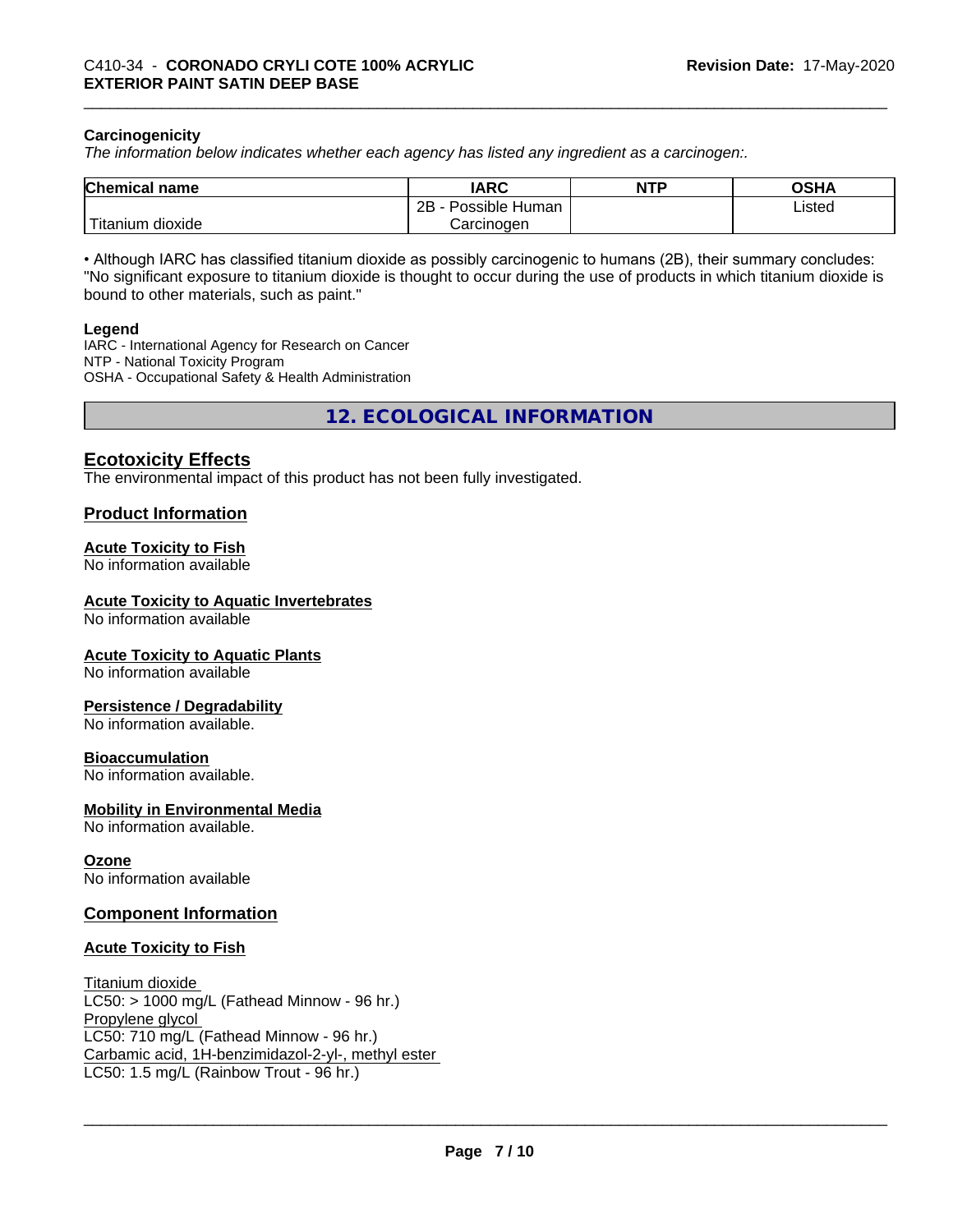#### **Acute Toxicity to Aquatic Invertebrates**

#### Propylene glycol

EC50: > 10000 mg/L (Daphnia magna - 24 hr.) Carbamic acid, 1H-benzimidazol-2-yl-, methyl ester LC50: 0.22 mg/L (water flea - 48 hr.)

#### **Acute Toxicity to Aquatic Plants**

No information available

|                              | 13. DISPOSAL CONSIDERATIONS                                                                                                                                                                                               |
|------------------------------|---------------------------------------------------------------------------------------------------------------------------------------------------------------------------------------------------------------------------|
| <b>Waste Disposal Method</b> | Dispose of in accordance with federal, state, and local regulations. Local<br>requirements may vary, consult your sanitation department or state-designated<br>environmental protection agency for more disposal options. |
|                              | 14. TRANSPORT INFORMATION                                                                                                                                                                                                 |
| <b>DOT</b>                   | Not regulated                                                                                                                                                                                                             |
| <b>ICAO/IATA</b>             | Not regulated                                                                                                                                                                                                             |
| <b>IMDG/IMO</b>              | Not regulated                                                                                                                                                                                                             |
|                              | <b>15. REGULATORY INFORMATION</b>                                                                                                                                                                                         |

# **International Inventories**

| <b>TSCA: United States</b> | Yes - All components are listed or exempt. |
|----------------------------|--------------------------------------------|
| <b>DSL: Canada</b>         | Yes - All components are listed or exempt. |

# **Federal Regulations**

| SARA 311/312 hazardous categorization |     |  |
|---------------------------------------|-----|--|
| Acute health hazard                   | Nο  |  |
| Chronic Health Hazard                 | Yes |  |
| Fire hazard                           | Nο  |  |
| Sudden release of pressure hazard     | Nο  |  |
| <b>Reactive Hazard</b>                | No  |  |

# **SARA 313**

Section 313 of Title III of the Superfund Amendments and Reauthorization Act of 1986 (SARA). This product contains a chemical or chemicals which are subject to the reporting requirements of the Act and Title 40 of the Code of Federal Regulations, Part 372:

| <b>Chemical name</b> | CAS No. | Weight-% | <b>CERCLA/SARA 313</b> |
|----------------------|---------|----------|------------------------|
|                      |         |          |                        |
|                      |         |          |                        |
|                      |         |          |                        |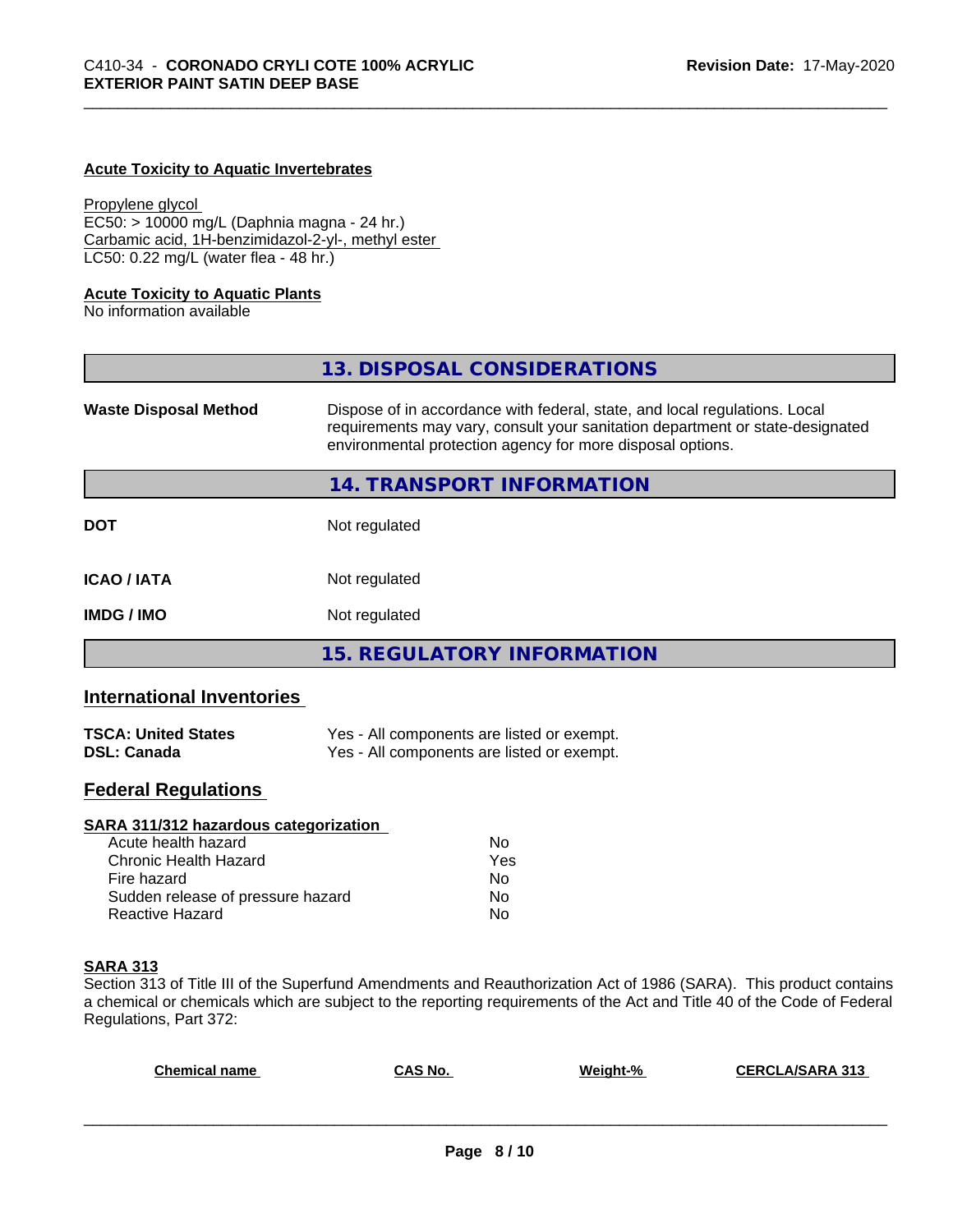Zinc oxide 1314-13-2 1 - 5 1.0

**(de minimis concentration)**

**Clean Air Act,Section 112 Hazardous Air Pollutants (HAPs) (see 40 CFR 61)**

This product contains the following HAPs:

*None*

# **US State Regulations**

# **California Proposition 65**

**AN** WARNING: Cancer and Reproductive Harm– www.P65warnings.ca.gov

# **State Right-to-Know**

| <b>Chemical name</b>                  | <b>Massachusetts</b> | <b>New Jersey</b> | Pennsylvania |
|---------------------------------------|----------------------|-------------------|--------------|
| Titanium dioxide                      |                      |                   |              |
| Kaolin                                |                      |                   |              |
| Zinc oxide                            |                      |                   |              |
| Carbamic acid, 1H-benzimidazol-2-yl-, |                      |                   |              |
| methyl ester                          |                      |                   |              |

**Legend**

X - Listed

**16. OTHER INFORMATION**

**HMIS** - **Health:** 2\* **Flammability:** 0 **Reactivity:** 0 **PPE:** -

# **HMIS Legend**

- 0 Minimal Hazard
- 1 Slight Hazard
- 2 Moderate Hazard
- 3 Serious Hazard
- 4 Severe Hazard
- Chronic Hazard

X - Consult your supervisor or S.O.P. for "Special" handling instructions.

*Note: The PPE rating has intentionally been left blank. Choose appropriate PPE that will protect employees from the hazards the material will present under the actual normal conditions of use.*

*Caution: HMISÒ ratings are based on a 0-4 rating scale, with 0 representing minimal hazards or risks, and 4 representing significant hazards or risks. Although HMISÒ ratings are not required on MSDSs under 29 CFR 1910.1200, the preparer, has chosen to provide them. HMISÒ ratings are to be used only in conjunction with a fully implemented HMISÒ program by workers who have received appropriate HMISÒ training. HMISÒ is a registered trade and service mark of the NPCA. HMISÒ materials may be purchased exclusively from J. J. Keller (800) 327-6868.*

 **WARNING!** If you scrape, sand, or remove old paint, you may release lead dust. LEAD IS TOXIC. EXPOSURE TO LEAD DUST CAN CAUSE SERIOUS ILLNESS, SUCH AS BRAIN DAMAGE, ESPECIALLY IN CHILDREN. PREGNANT WOMEN SHOULD ALSO AVOID EXPOSURE.Wear a NIOSH approved respirator to control lead exposure. Clean up carefully with a HEPA vacuum and a wet mop. Before you start, find out how to protect yourself